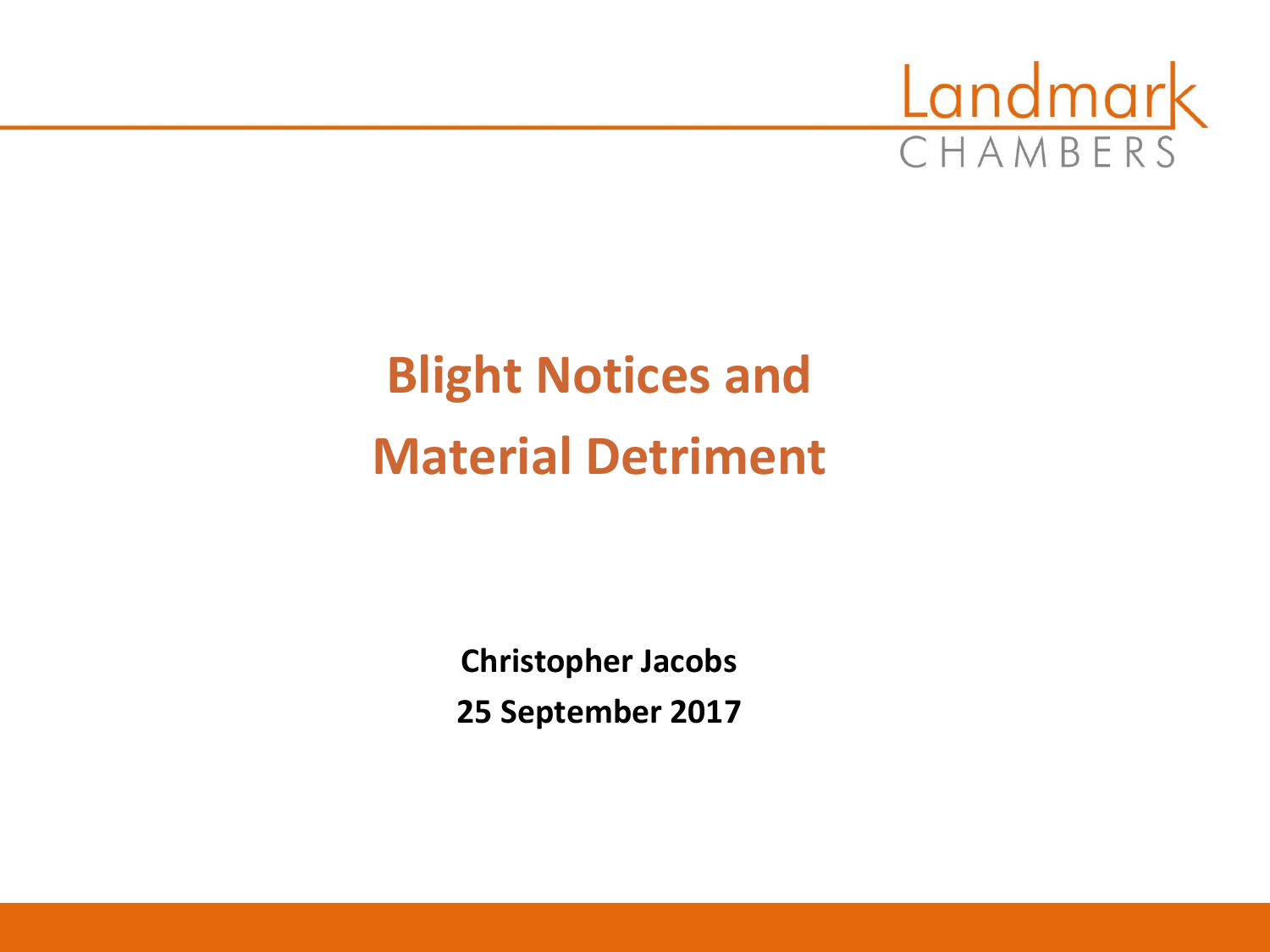### **Housing and Planning Act 2016.**

•

**– New process for serving counter- notices requiring the purchase of land not in the notice to treat.** 

- Schedule 17 of the Housing and Planning Act 2016 amends the Compulsory Purchase Act 1965 through the insertion of a new Schedule 2A to that Act, entitled: 'Counter-Notice requiring purchase of land not in notice to treat.' The amendments came into force on 3 February 2017.
- Explanatory Statement to Housing and Planning Bill set out reasons for changes.
- Different procedures previously applied to general vesting declaration cases and cases where a notice to treat had been served.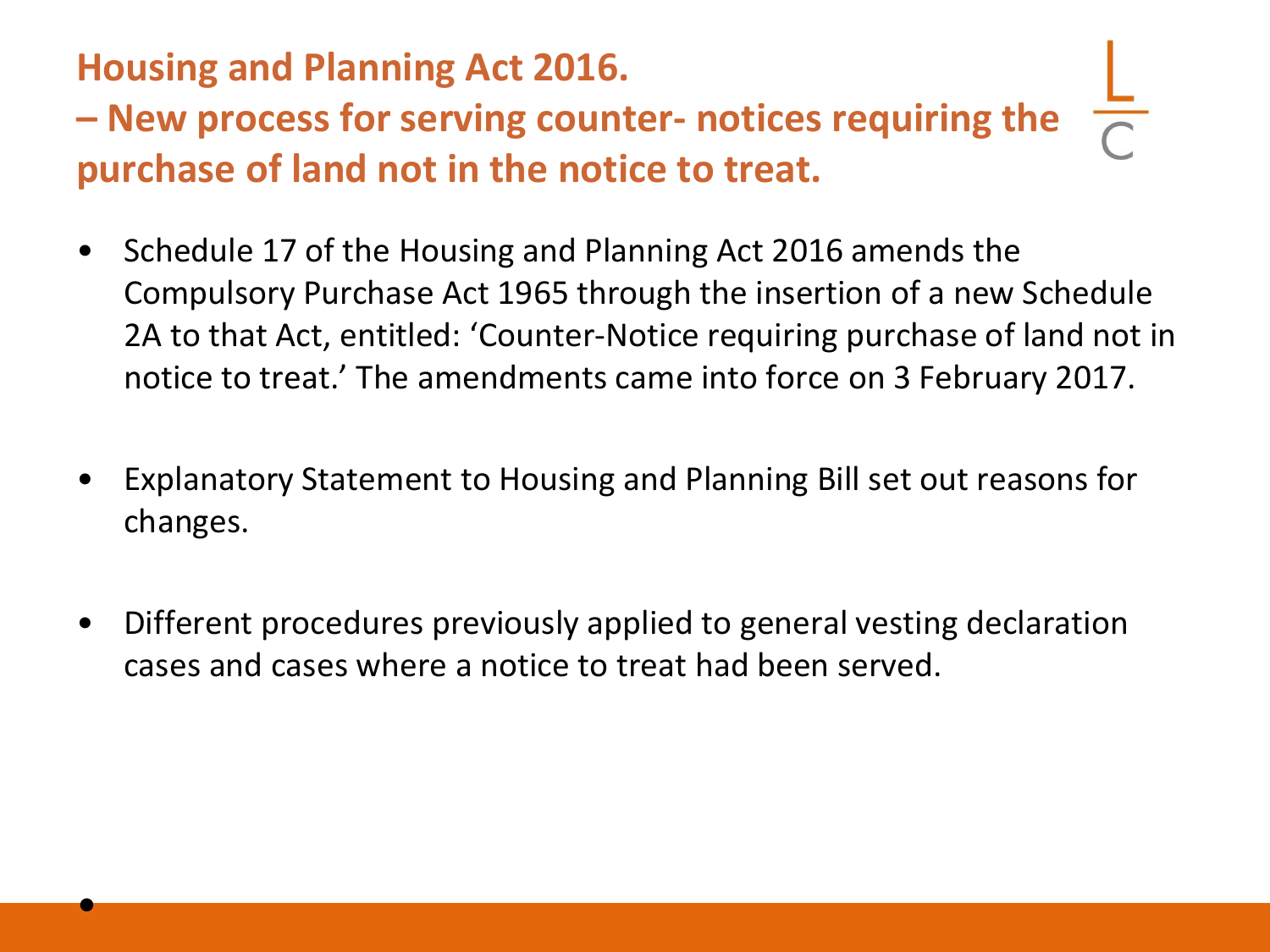- Where a general vesting declaration has been executed, the procedure for serving a counter-notice is set out in Schedule 1 to the Compulsory Purchase (Vesting Declarations) Act 1981. A reference to the Upper Tribunal will prevent entry onto land being taken until the issue of material detriment is resolved.
- However, prior to the changes in the 2016 Act, where a notice to treat had been served, divided land was covered by section 8 of the Compulsory Purchase Act 1965. Yet there was no statutory procedure for serving a counter‐notice. The process was established in case law. Eg. Glasshouse Properties Ltd v Secretary of State for Transport (1993) 66 P&CR 285.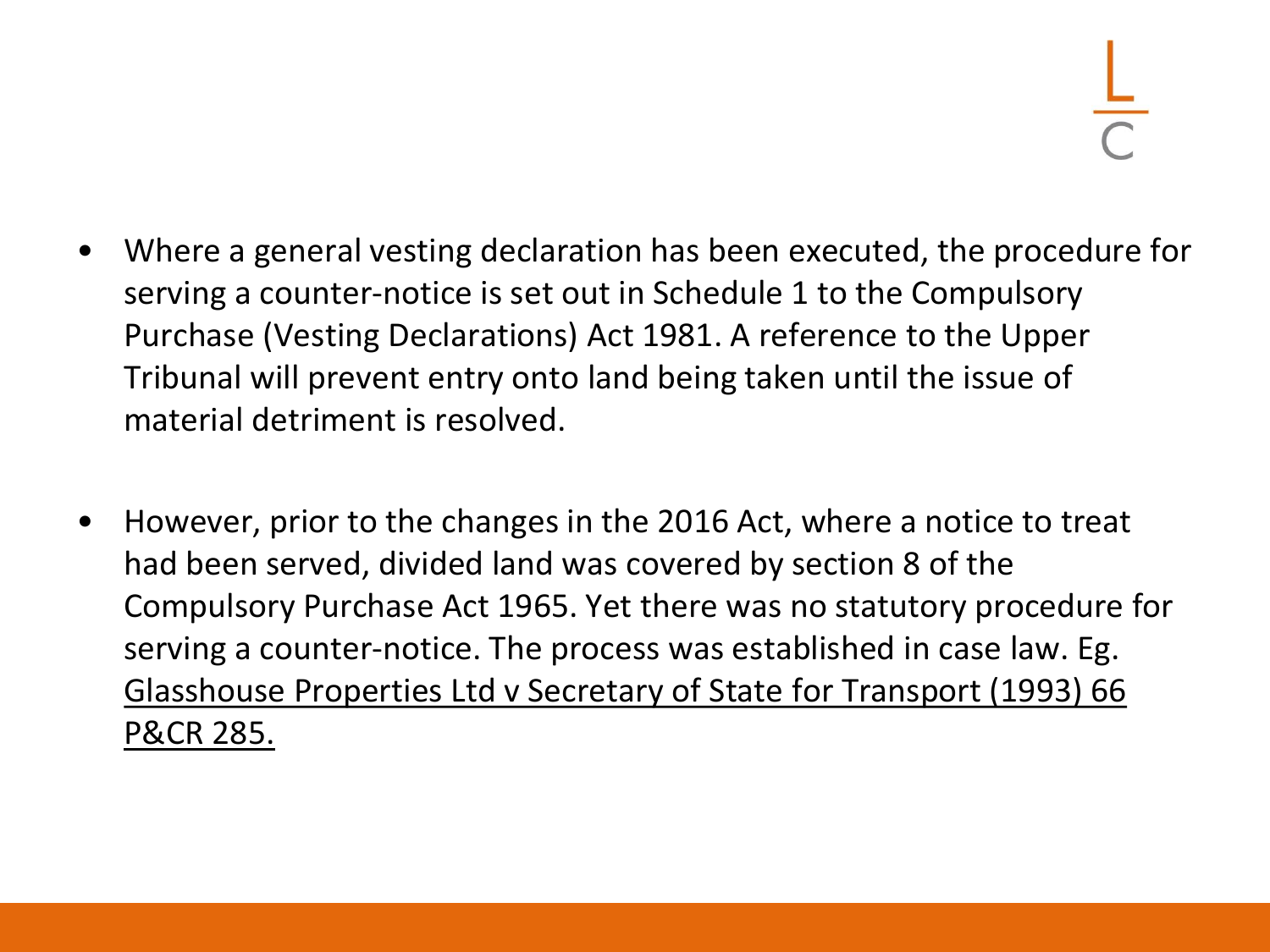- Sched 2A Part 1 where acquiring authority has not taken possession.
- The owner of land may serve a counter-notice requiring an acquiring authority to purchase the owner's interest in the whole of the land within 28 days from the date of service of the notice to treat or, if it would end earlier, the period specified in any repeat notice of entry.
- The effect of service of a counter notice is that any notice of entry previously served will cease to have effect, and the acquiring authority is prohibited from serving any notice of entry or further notice unless specified circumstances set out within paragraphs 11 and 12 of the schedule apply ( i.e if the acquiring authority accepts the counter notice or serves notice of a decision to refer the counter-notice to the Upper Tribunal).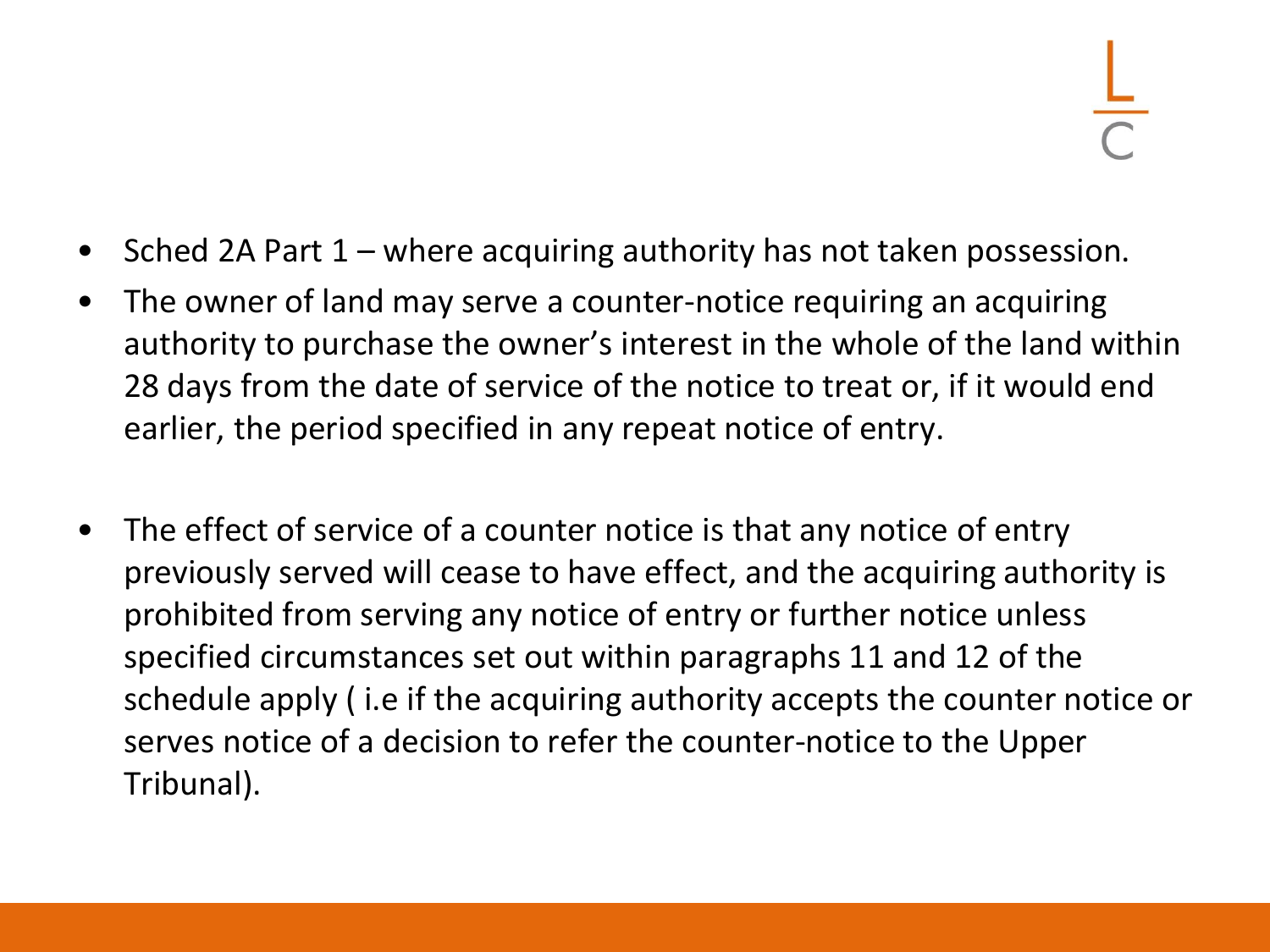- On receiving a counter- notice the acquiring authority must decide to : (a) withdraw the notice to treat; (b) accept the counter-notice, or (c) refer the counter-notice to the Upper Tribunal.
- The acquiring authority must serve notice of its decision on the owner of the property 'within the period of 3 months beginning with the day on which the counter-notice is served' – 'decision period'.
- Any reference of the counter-notice to the Upper Tribunal to be made within this 3 month decision period.
- If the acquiring authority does not serve notice of a decision within the decision period the matter is to proceed on the basis that the authority is treated as if it had served notice of a decision to withdraw the notice to treat at the end of that period.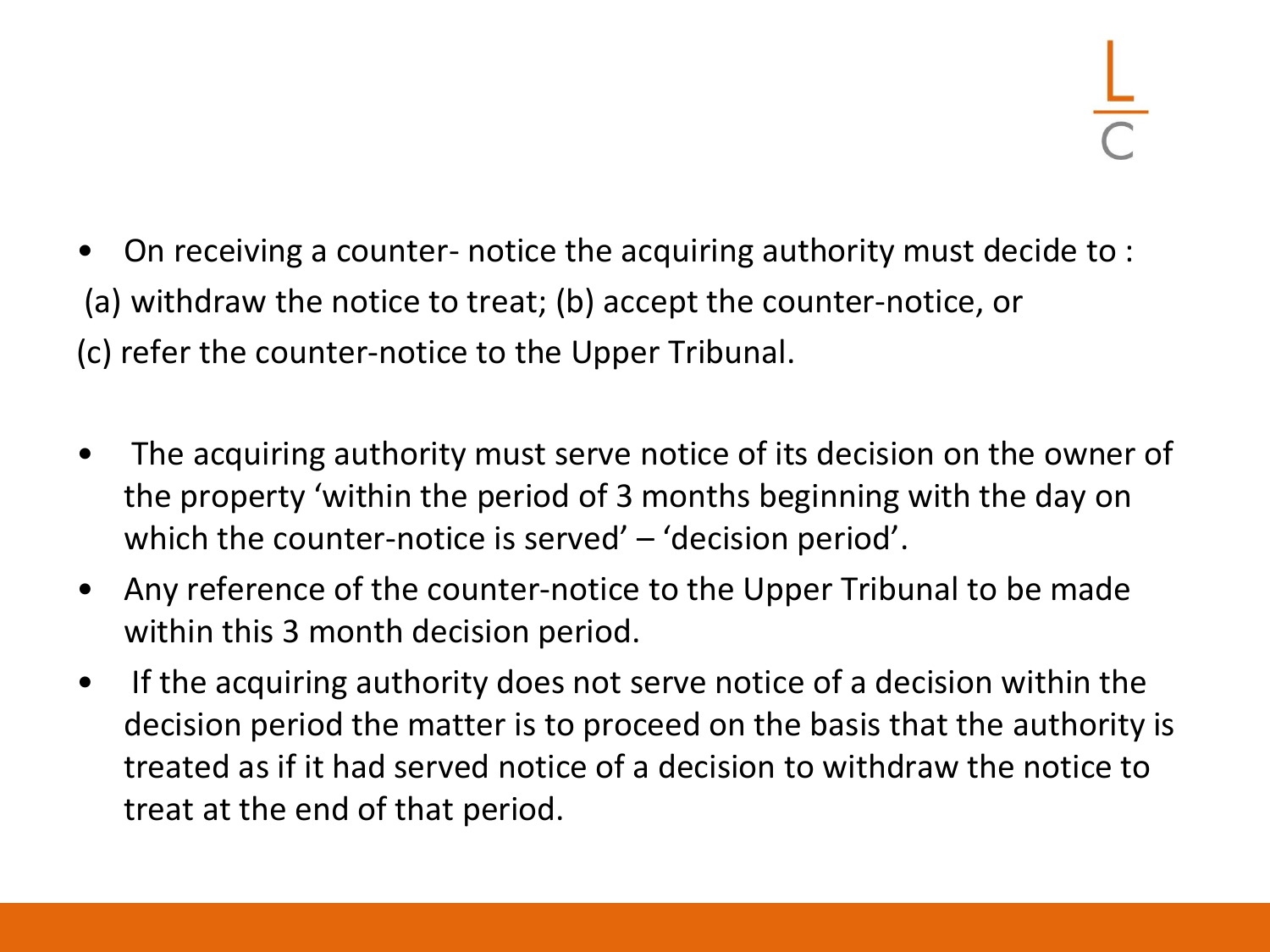- Part 2 of the new schedule 2A relates to Counter notice procedure where the authority has taken possession.
- In this scenario, a counter-notice must be served within the period of 28 days beginning with the day on which—

(a) the owner first had knowledge that the acquiring authority had entered on and taken possession of the land, or (b) if later, the owner receives any notice to treat.

Similarly, the acquiring authority must serve a decision within 3 months or will be treated as though it had served notice of a decision to accept the counter notice at the end of that period.

• Where the acquiring authority serves notice of a decision to accept the counter-notice, the compulsory purchase order will have effect as if it included the owner's interest in the additional land. Any notice to treat is also to have this effect.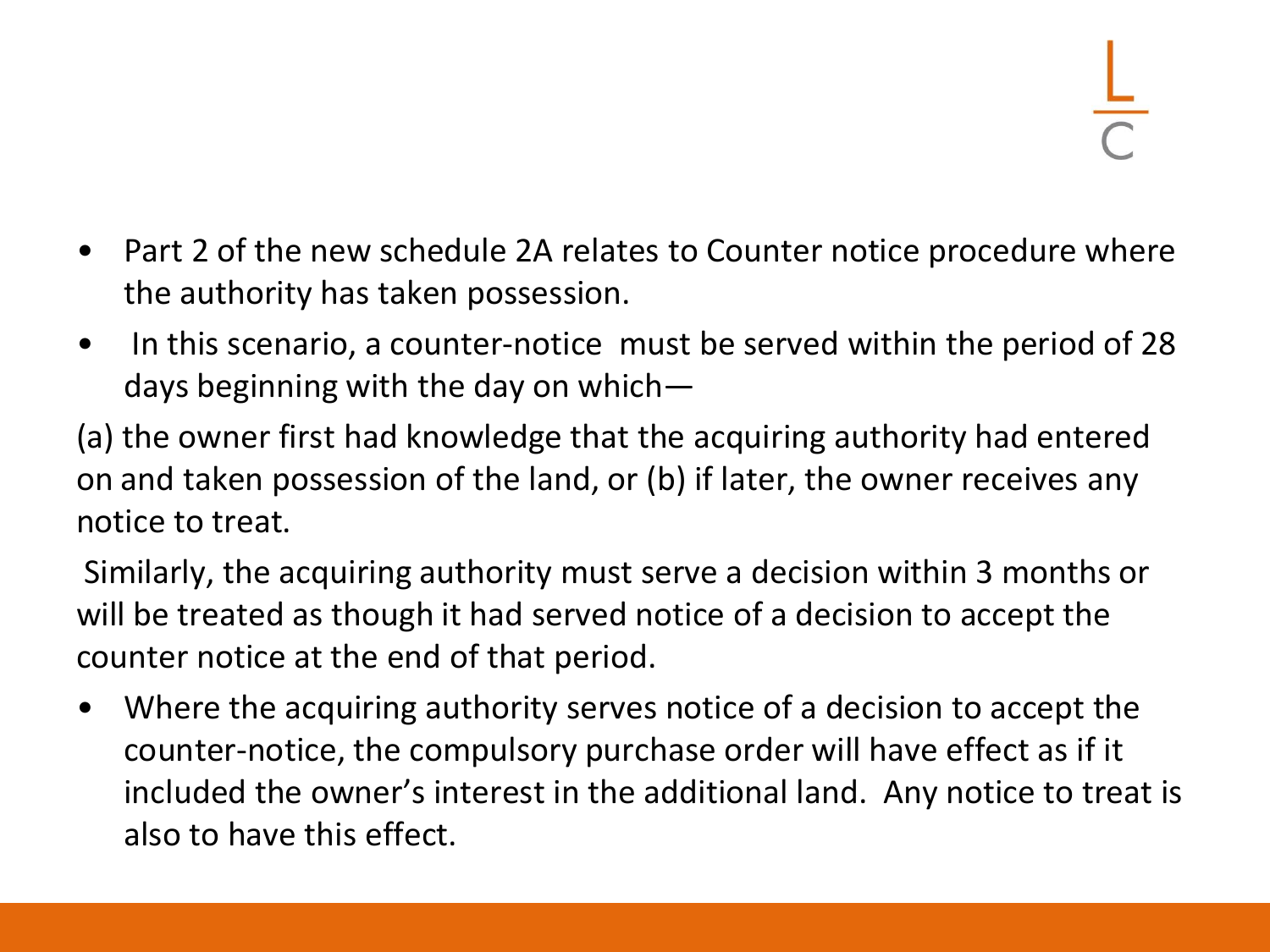- Part 3 of the new schedule 2A sets out the role of the Upper Tribunal.
- Paragraph 26 states:

(1) The Upper Tribunal must determine whether the severance of the land proposed to be acquired would—

(a) in the case of a house, building or factory, cause material detriment to the house, building or factory, or

(b) in the case of a park or garden, seriously affect the amenity or convenience of the house to which the park or garden belongs.

(2) In making its determination, the Upper Tribunal must take into account—

(a) the effect of the severance,

(b) the proposed use of the land proposed to be acquired, and

(c) if that land is proposed to be acquired for works or other purposes extending to other land, the effect of the whole of the works and the use of the other land.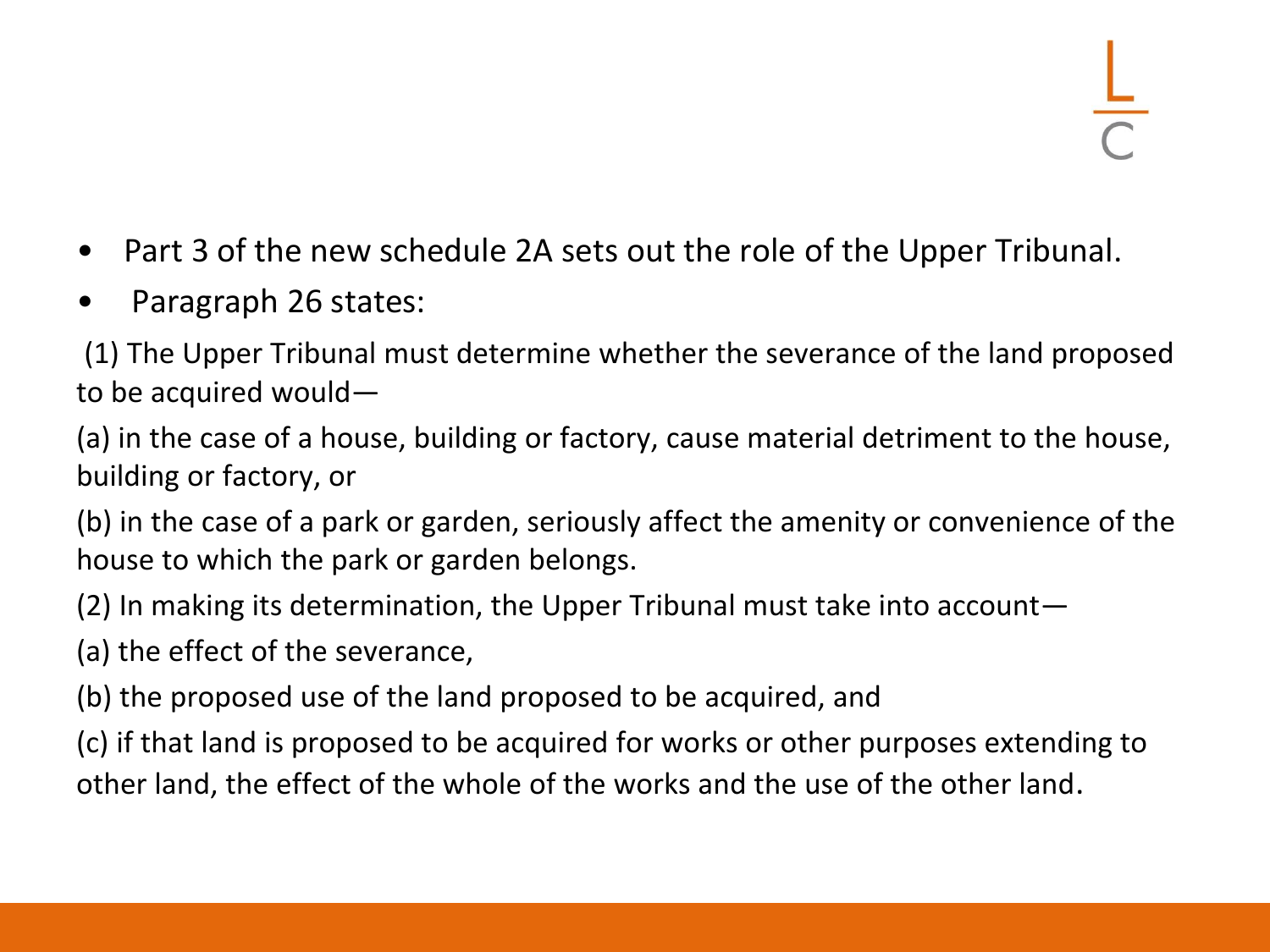- Paragraph 27 requires the Upper Tribunal to determine how much of the additional land the acquiring authority ought to be required to take.
- The remaining provisions of the new schedule 2A give effect to determinations of the Upper Tribunal and make provision for the acquiring authority being able to withdraw the notice to treat in respect of the whole of the land at any time within the period of 6 weeks beginning with the day on which the Upper Tribunal made its determination, provided that the person on whom the notice was served is compensated for any loss or expense caused by the giving and withdrawal of the notice. Any disputes as to the compensation is to be determined by the Upper Tribunal.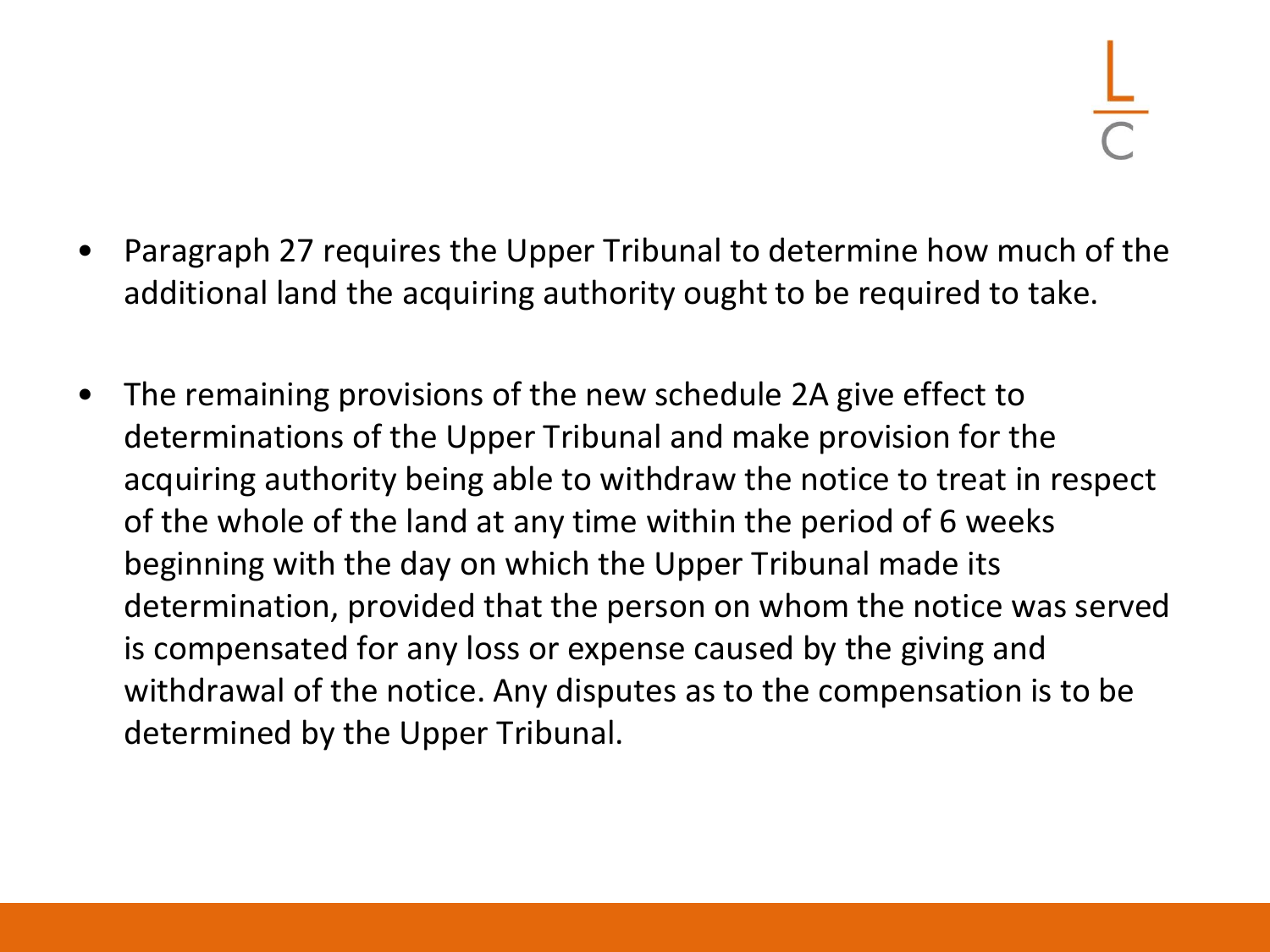## **The Town and Country Planning (Blight Provisions)(England) Order 2017. (SI 2017 No 472)**

- This Order came into force on 21 April 2017.
- Owner-occupiers of business premises are able to serve blight notices provided the annual rateable value of their premises does not exceed a prescribed limit ( section 149 TCPA 1990).
- The order raises that limit from £34,800 to £36,000 in England outside Greater London and sets a prescribed amount of £44,200 for Greater London. These changes reflect the rating revaluation for 2017.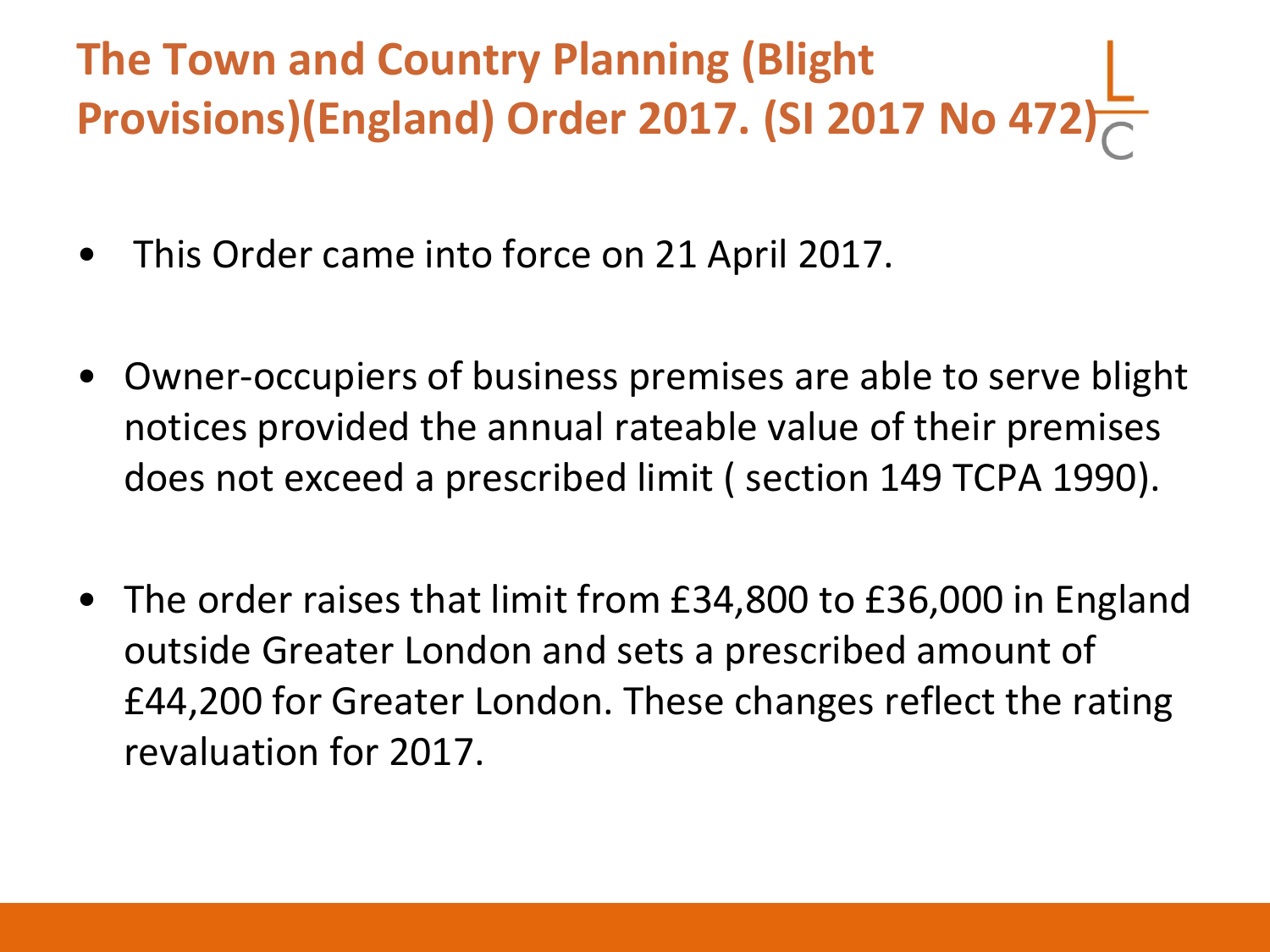

• Schedule 17(1) of the Housing and Planning Act added section 2A to the Acquisition of Land Act 1981, whereby a compulsory purchase order can exclude land that is 9 metres or more below the surface. This provision came into force on 3 February 2017.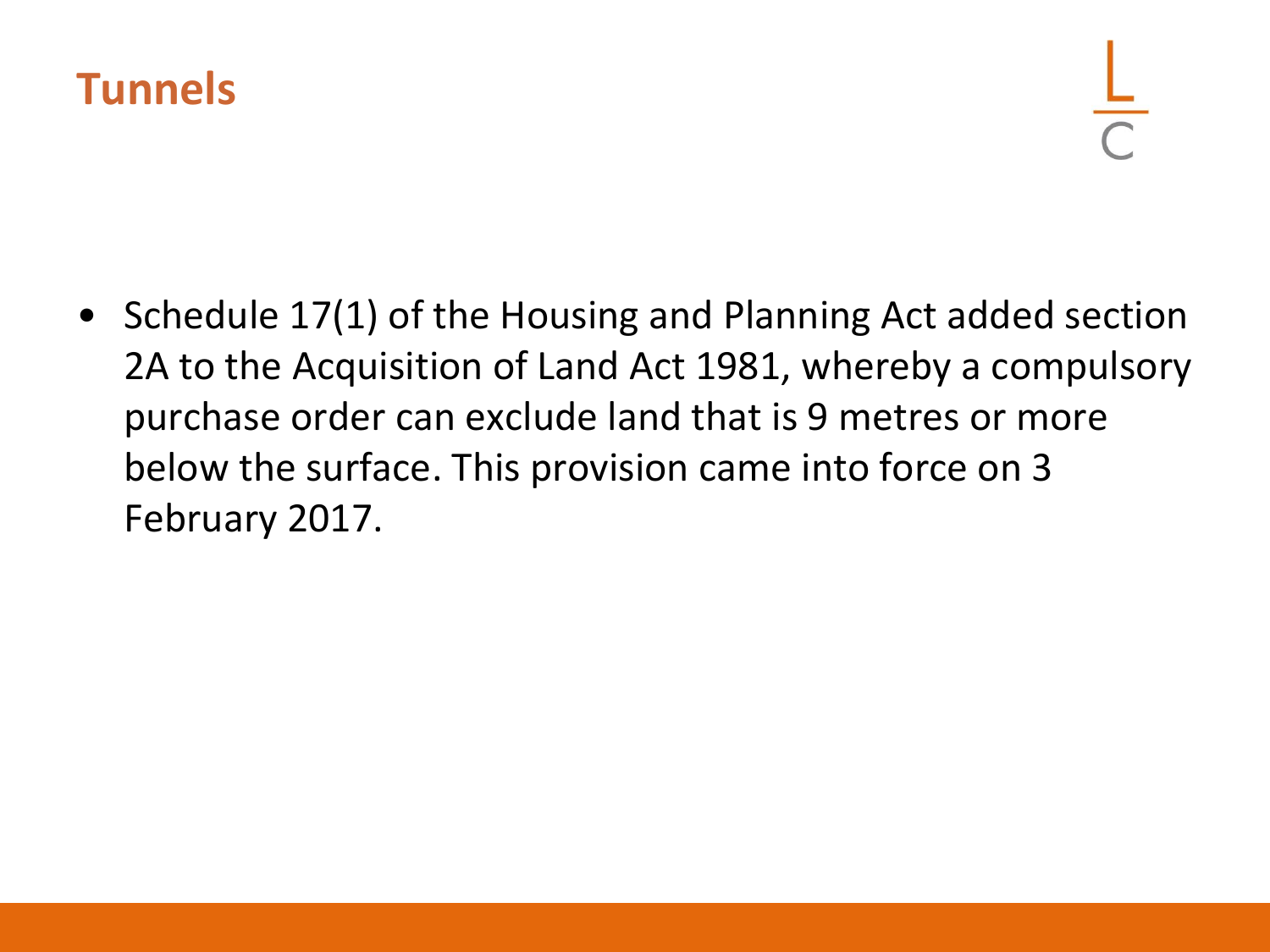### **Harding and Clements v Secretary of State for Transport [2017] UKUT 0135 (LC)**

- The President and Mr PD McCrea FRICS handed down judgment on 31 March 2017 on a preliminary issue relating to blight notices. The question was whether two properties separated by a lane should be treated as a single hereditament within the meaning of the Town and Country Planning Act 1990 Pt Vi Ch II for the purpose of issuing a blight notice.
- The Claimants had purchased 2 plots of land to the south west and north east of Yarlet Lane, Marston, Staffordshire. The first plot comprised a barn, later converted to a dwelling house, a tack room, stables, feed store and hay barn and half an acre of land. They needed additional grazing land for their 3 competition horses and so bought the second plot, comprising 5 acres, which was used for hay, winter grazing and training the horses for carriage driving and dressage. The Claimants subsequently constructed a culvert between plots 1 and 2, containing a water pipe to supply a water trough on plot 2.
- Upon HS2 plans being published it became apparent that the claimants would effectively lose plot 2 as the high speed rail link would run through it.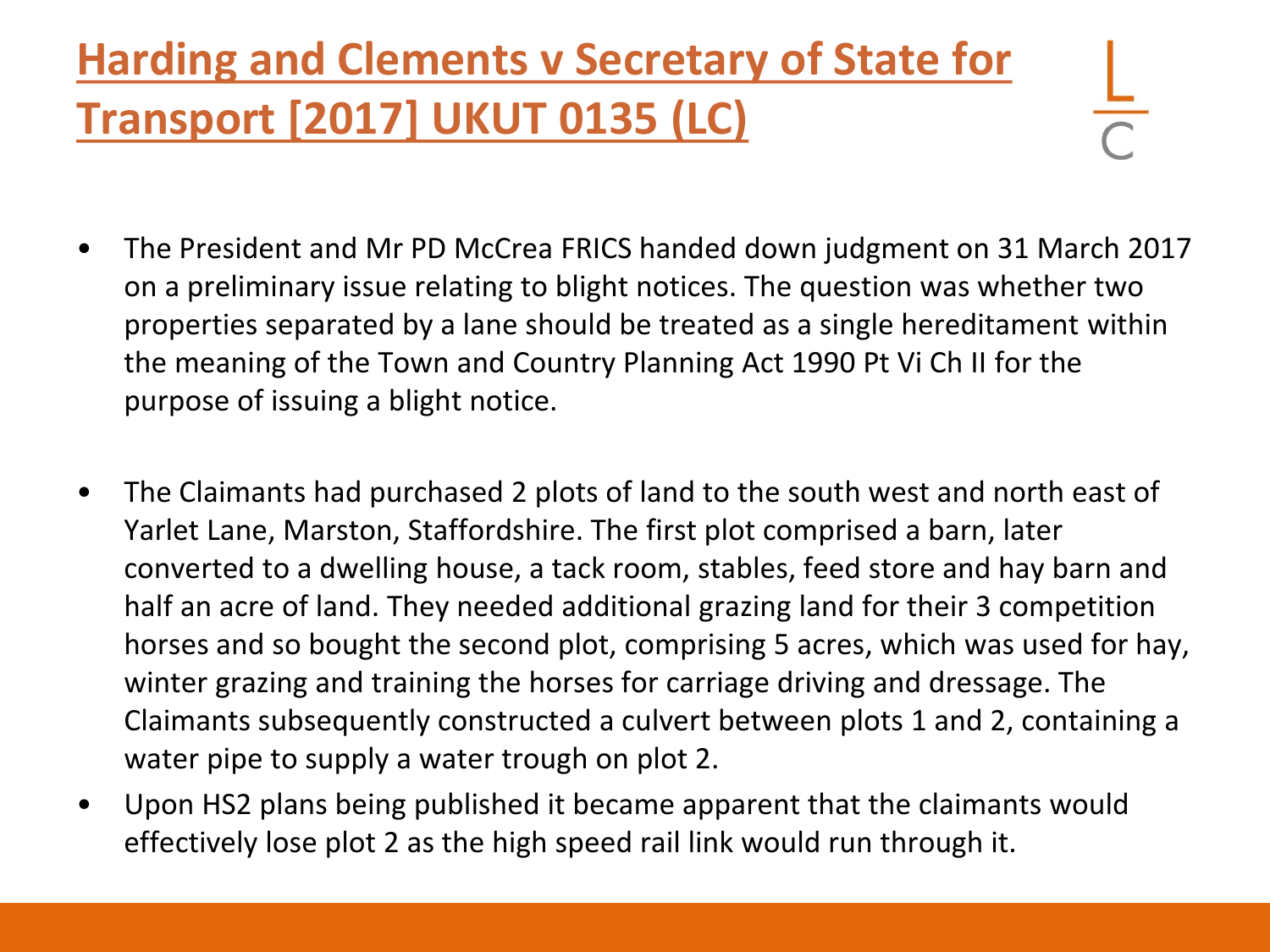- On 9 March 2016, the claimants served on the respondent a single blight notice under section 150(1) TCPA 1990 on the basis of blight under sched. 13 para 6(b). The notice treated both plots as forming one hereditament and requested the respondent purchase the whole of their ownership.
- The claimants argued that, notwithstanding the plots being divided by the lane, the plots, taken together, comprised a self- sufficient equestrian unit.
- The Secretary of State served 2 counter-notices, objecting to the validity of the blight notice on the sole ground that it did not relate to a single hereditament. The Respondent maintained that plot 2 had no unique or peculiar features that would preclude its separate occupation or letting independently from plot 1.
- On 3 June 2016, the claimants issued a notice of reference in the Tribunal to resolve the dispute.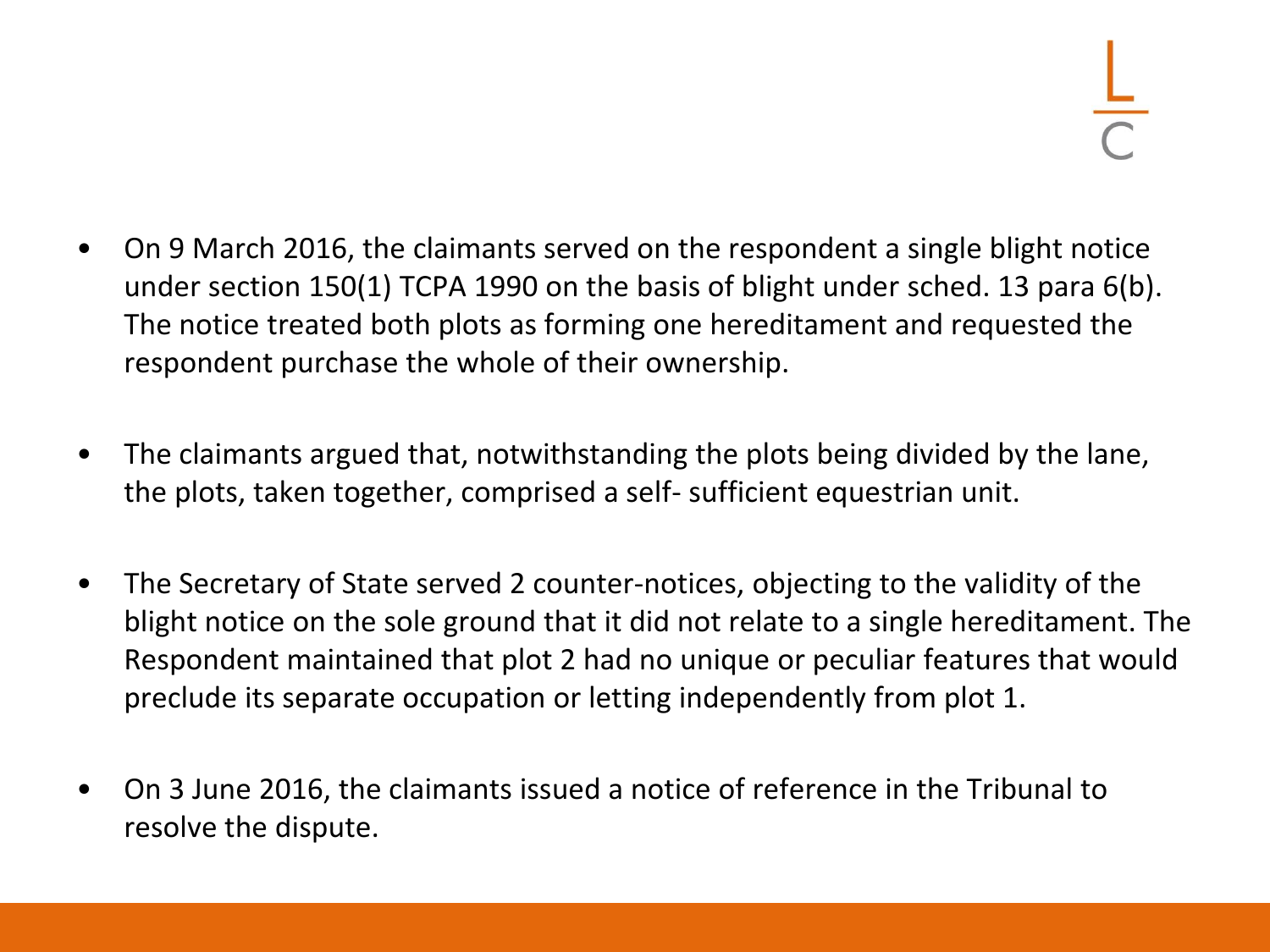- Finding for the claimants, the Tribunal held that Plots 1 and 2 comprised a single hereditament for the purpose of the statutory code as the use of plots 1 and 2 was inextricably linked and neither plot, on its own, could sustain the claimants' use of the land for equestrian purposes.
- The test for identifying a hereditament for rating purpose are set out in Woolway (Valuation Officer) v Mazars LLP [2015] UKSC 53, where Lord Sumption JSC laid down three principles.
- The primary test is geographical and based on visual or cartographic unity.
- Secondly, where two spaces are geographically distinct, a functional test may nevertheless enable them to be treated as a single hereditament, but only where the use of one is necessary to the effectual enjoyment of the other. Commonly, this test concerns asking whether the two sections could reasonably be let separately.
- Thirdly, the question of whether the use of one section is necessary to the effectual enjoyment of the other depends not on the business needs of the ratepayer but on the objectively ascertainable character of the subjects.
- Furthermore, the test requires the application of the principle of '*rebus sic standibus*' ' as things stand'. Effectively the property is to be considered according to its actual status and use on the relevant date.